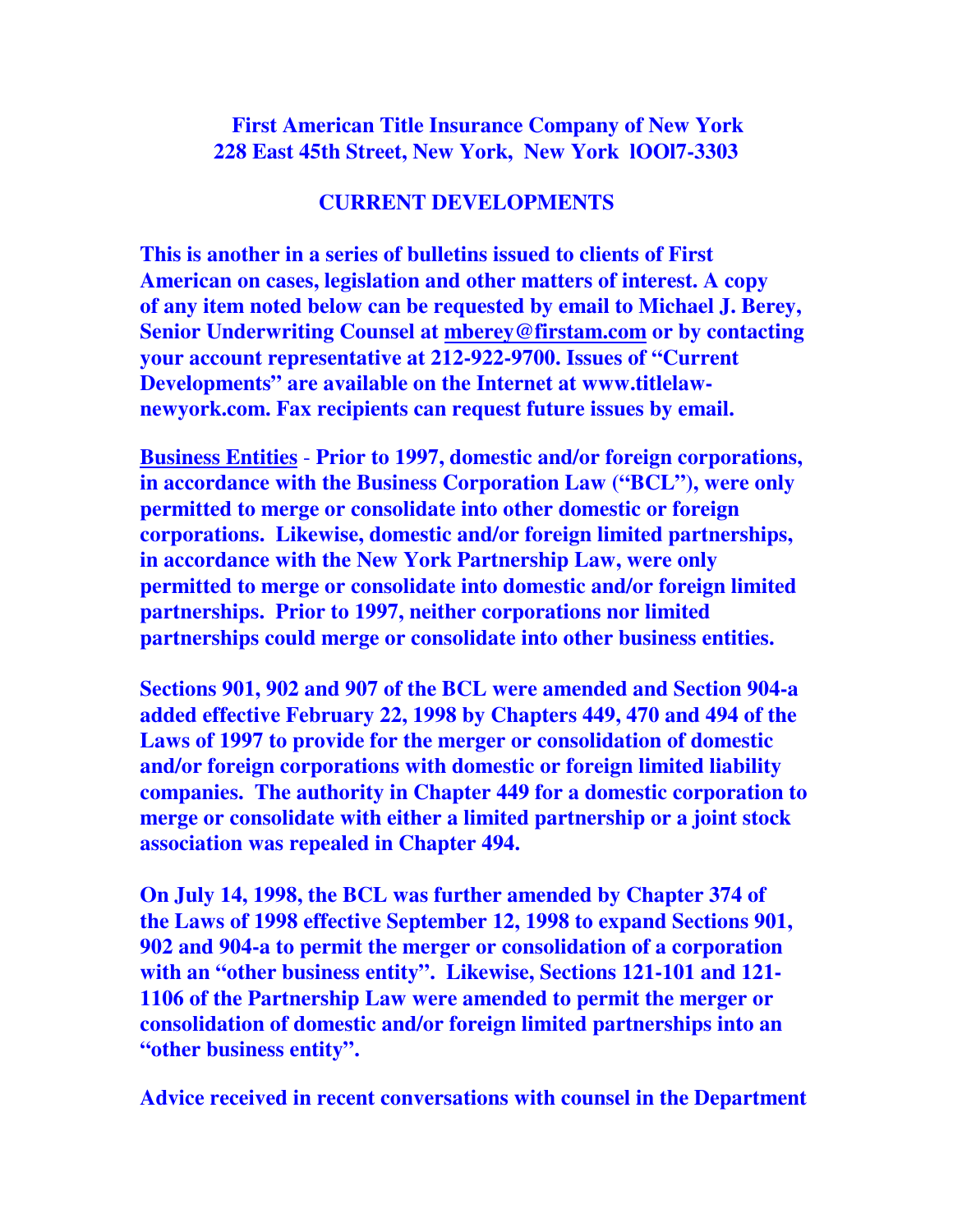**of State is that the intention of these statutory changes is to allow the merger or consolidation of corporations, limited liability companies and limited partnerships. The entity in each instance can be foreign or domestic.** 

**While there appears to be no statutory authority for a general partnership to merge or consolidate into a limited liability company, the Department of State is allowing such a merger or consolidation based on the existing conversion provisions in the Limited Liability Company Law. A general partnership cannot, however, merge or consolidate with a corporation or a limited partnership.** 

**It is suggested that the Department of State be consulted to see if they will accept the intended merger of entities not specifically noted above.** 

**Contact Stephen Farber at 212-922-9700 for further information.** 

**Easements – The Court of Appeals in the case Lewis v. Young, decided October 27, 1998, has held that a landowner whose property is subject to a general easement of right of way not specifically located in the easement grant may relocate the right of way provided that the easement holder's right of ingress and egress is not impaired.** 

**Not-For-Profit Corporations – The Supreme Court, Kings County vacated a foreclosure judgment on the grounds that an entity formed under the New York Not-For-Profit Corporation Law but acting as a religious corporation must obtain leave of court to mortgage as required by the Religious Corporation Law. Lincoln Equities Credit Corp. v. Everlasting Pentecostal Holiness, reported in the New York Law Journal on October 7, 1998.** 

**New York City Building Façade Inspections – Local Law 11 of 1998 amended Section 27-129 of the Administrative Code to expand the requirements of Local Law 10 of 1980 for the periodic inspection of exterior walls. All exterior walls, other than a wall less than twelve inches from the exterior walls of an adjacent building, will be subject to inspection if only a single wall of the building is higher than six stories. Walls of buildings not previously required to be inspected must be inspected by March 1, 2000. Local Law 11 is available on the Internet**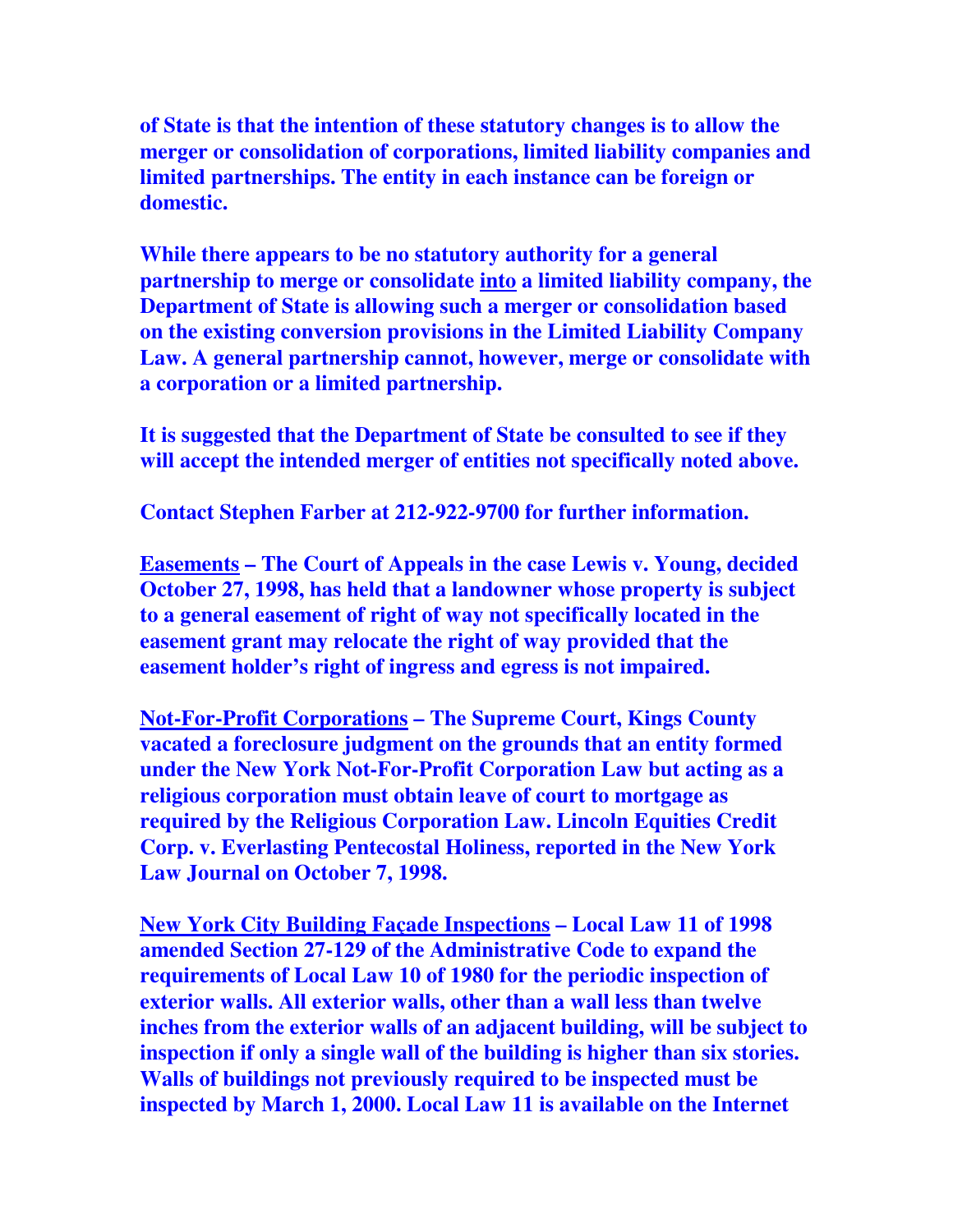## **at http://leah.council.nyc.ny.us/law98/int0097a.htm.**

**New York City Tax Warrants – The Department of Finance and the New York City Department of Investigations is in the process of formalizing procedures for City Marshals to enforce City tax warrants. Chapter 455 of the Laws of 1997 effective August 26, 1997 amended Section 1609(1) of the New York City Civil Court Act and added subdivision a-1 to Section 105 of the CPLR to authorize Marshals to exercise the same functions as Sheriffs with respect to the execution of money judgments of any Supreme or Family Court in the City of New York. This expanded authority will expire on June 30, 1999 unless extended. Contact Michael Alfieri at 212-922-9700 for further information.** 

**New York City Landmarks – Local Law 1 of 1998, the Landmarks Protection Bill, effective July 5, 1998, sets forth alternative procedures by which the Landmarks Preservation Commission can enforce the Landmarks Law (Title 25, Chapter 3 of the City's Administrative Code). It may now issue "stop work" orders, and warning letters identifying violations and providing an opportunity to cure, and seek civil and administrative fines before the Environmental Control Board. While notices of the issuance of warning letters have not been posted to the Department of Buildings computer system, the Commission has indicated in a letter issued October 28 that it intends to commence entering notices of violations in the records of the Building Department.** 

**Suffolk County/Peconic Bay Region Transfer Tax – As reported in the June 24, 1998 issue of Current Developments, Chapter 114 of the Laws of 1998 authorized each town in the Peconic Bay Region (East Hampton, Riverhead, Shelter Island, Southampton, and Southold) to establish by local law a transfer tax of 2% of consideration on the conveyance of real property or an interest therein where the consideration exceeds \$500. All revenue from this tax will be deposited in the applicable Town's Community Preservation Fund. Application of the additional transfer tax was approved in each town in referendums on the November 3 election ballot. The tax will be effective April 1, 1999, except in the Town of Southold where the tax will be effective March 1, 1999. Note should be made of the following:**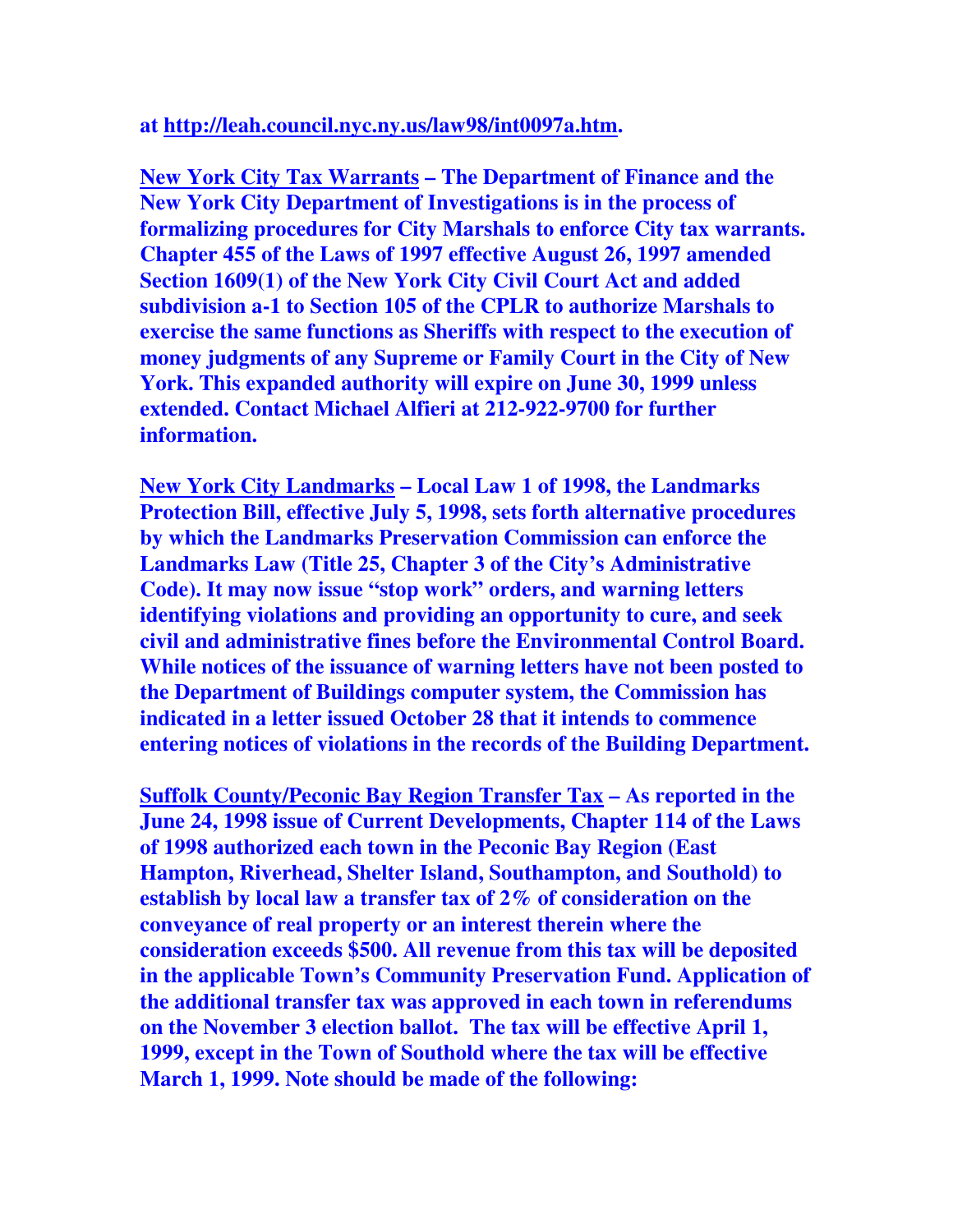- **1. The tax applies to conveyances recorded after the effective date. However, the tax does not apply to conveyances made after the effective date of the applicable Local Law pursuant to a binding written contract entered into prior to the effective date.**
- **2. The tax is payable by the grantee. If, however, the grantee does not pay the tax or is exempt from payment, the grantor must pay the tax. The grantor and the grantee are jointly and severally liable for payment.**
- **3. In the Towns of Shelter Island, East Hampton and Southampton, the first \$250,000 of consideration for improved land is exempt. For unimproved land the first \$100,000 of consideration is exempt.**
- **4. In the Towns of Riverhead and Southold the first \$150,000 of consideration for improved land is exempt. For unimproved land the first \$75,000 of consideration is exempt.**
- **5. The additional transfer tax must be paid to the Suffolk County Clerk at the same time that the State's Real Estate Transfer Tax is paid. A form to accompany payment will be issued by the County Treasurer.**
- **6. The transfer tax will be in effect until December 31, 2010.**

**Contact Ralph Vitolo at 516-727-5700 for further information.** 

**Yonkers Transfer Tax – General Ordinance No. 3 of 1998 of the City of Yonkers has reduced the rate of its transfer tax effective January 1, 1999 from 2.75% to 1.4% of the total consideration if the consideration is in excess of \$25,000. For further information contact Jean Partridge at 914-428-3433.** 

**Internet News - Point your browser to http://www.banking.state.ny.us/ histhome.htm for an Institutional History of Banks that were or are state chartered and of many federally chartered institutions operating**